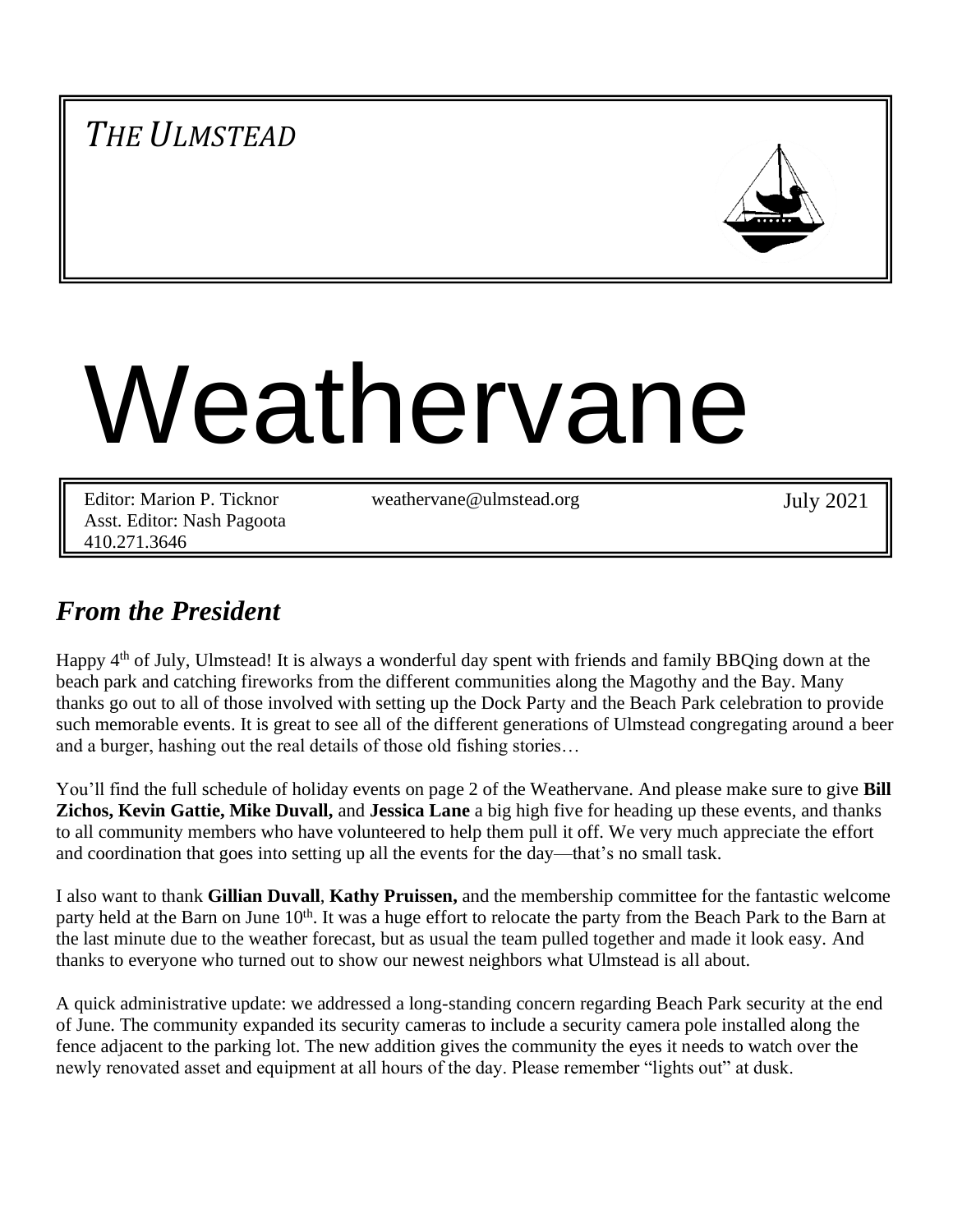Finally, congratulations to all our high school and college graduates. These milestones are truly accomplishments and you collectively make the Ulmstead community proud. We wish you the best of luck in your pursuit of success in this next stage of life.

I hope you all have a fantastic and safe summer.

Sincerely,

Jon Lane, UCI President President@ulmstead.org

# **It's the most wonderful time in Ulmstead… 4 th of July Schedule of Events**

**Dock Party** - **July 3rd 7PM** (It's back and better than ever!)

Ulmstead Community Dock #2 \*\*\*Adults Only\*\*\* A variety of beer, wine and appetizers will be available.

Local musicians "Tim & Katie" will be playing for our entertainment!

Try not to fall off the dock.

## **UCI Kids' Parade - July 4th 2PM**

This year celebrations will again start with a bike parade at 2:00 on Magothy View Drive. Marina Anglim and Corey Green will manage the line up in front of their houses for takeoff. Make sure to decorate your bikes with plenty of 4<sup>th</sup> of July Flair. If you feel like decorating a truck- flatbed for the parade, feel free! Kids will travel to the beach park where ice pops await them and the annual competitions!

## **UCI Beach Party & Kids' Games - Immediately after the parade**

Kids games starting roughly around 3pm

- Turtle races
- Three-legged race
- Egg toss
- Long jump

## **UCI Kids Kayak/Paddleboard Race - After games…**

Ages 6-8, 9-11,12+ (Be sure to bring kayaks down prior to 1:00 PM if planning to participate)

## **Grill and Chill - Whenever…. until it's over…**

Time to sit in your chairs and enjoy the afternoon and evening while you wait for the fireworks to begin! The grills will be prepped with match light charcoal for the grilling, and fireworks start at dusk. String lights have been strung to help with keeping an eye on the little ones.

# **UCI DEPARTMENTS AND ACTIVITIES**

# **POOL - Friday Food Trucks**

July 9<sup>th</sup> - Smoking Swine BBQ (featured on Diners Drive-Ins And Dives) July 16<sup>th</sup> - Hooper's Catering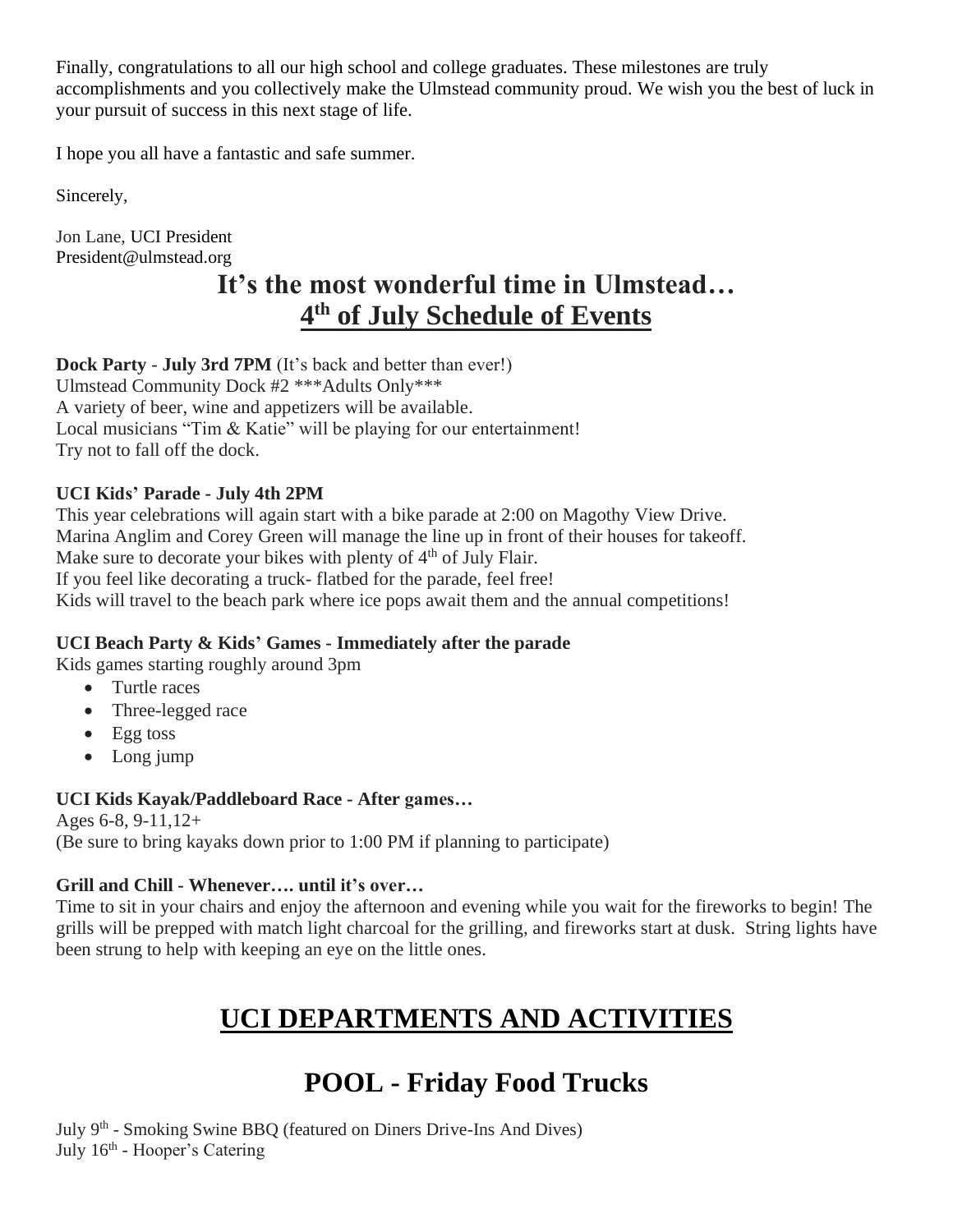July 23<sup>rd</sup> - Chevy's July 30<sup>th</sup> - Brick 'n Fire pizza truck August 3<sup>rd</sup> - (Tuesday) Greek on the Street August 6<sup>th</sup> - Vida Tacos August 13<sup>th</sup> - Truck of Deliciousness August 20<sup>th</sup> - Chevy's August 27<sup>th</sup> - 21012 Band featuring Hooper's Catering September 3<sup>rd</sup> - Koopers Chowhound Burger Wagon

For questions, contact Cory Greene & Trish Brett, Pool social coordinators

## **SOCIAL**

#### **Join Scouts**

Would you like to go camping, learn new skills, make new friends, and have fun? Our Troop is meeting OUTDOORS at Anne Arundel Fish and Game Club Sunday afternoons at 3:00. The Scouts have the opportunity to participate in shooting sports at our meetings. We have weekend camping trips every month, plus a one-week Summer Camp. Come check us out! You can join even if you never were a Cub Scout. Also, we are still collecting worn out flags for a patriotic flag retirement ceremony. Contact **Mike Allen** for information at 410-919-8487.

## **BARN UPDATE**

The barn is back in business for community use! Now that the COVID-19 restrictions have been lifted, members of the community can now book the barn again, so if you are interested, please contact Barn@ulmstead.org and we will check to see if your date is available and get you all the details regarding your request. Also, our barn maintenance manager **Chris Barron** will be organizing a group of UCI members to remove the old paddock fence in the next few months. After many years of nailing boards back onto the posts, the time has come to remove the fence as the posts are falling off faster than we can put them back up. We will send out a community email looking for volunteers once we settle on a date.

As for the barn study, we have most of the work that was being done in the background squared away and will be working on and putting out our second survey in the next few weeks. Based on that feedback and additional community input, we will be able to deliver more specific details to the design firm so they can start to put some of the finishing touches on their concepts to the community. As always, if you have any questions, please feel free to reach out to me directly and I will be happy to answer them for you.

Thanks, Bryan Murray

## **ANNOUNCEMENTS**

The Hardgrave kids of Magothy View Drive are doing their part to take care of the Bay. They're recruiting waterfront homeowners to participate in the Oyster Recovery Project's oyster gardening program to help clean up the Magothy River. Each oyster can filter 50 gallons of water per day! You may be aware that Amy Hetrick has already been maintaining four cages of baby oysters on dock #2. If you have a waterfront property and would consider participating, please send an email to the Hardgrave clan at rhardgrave@gmail.com!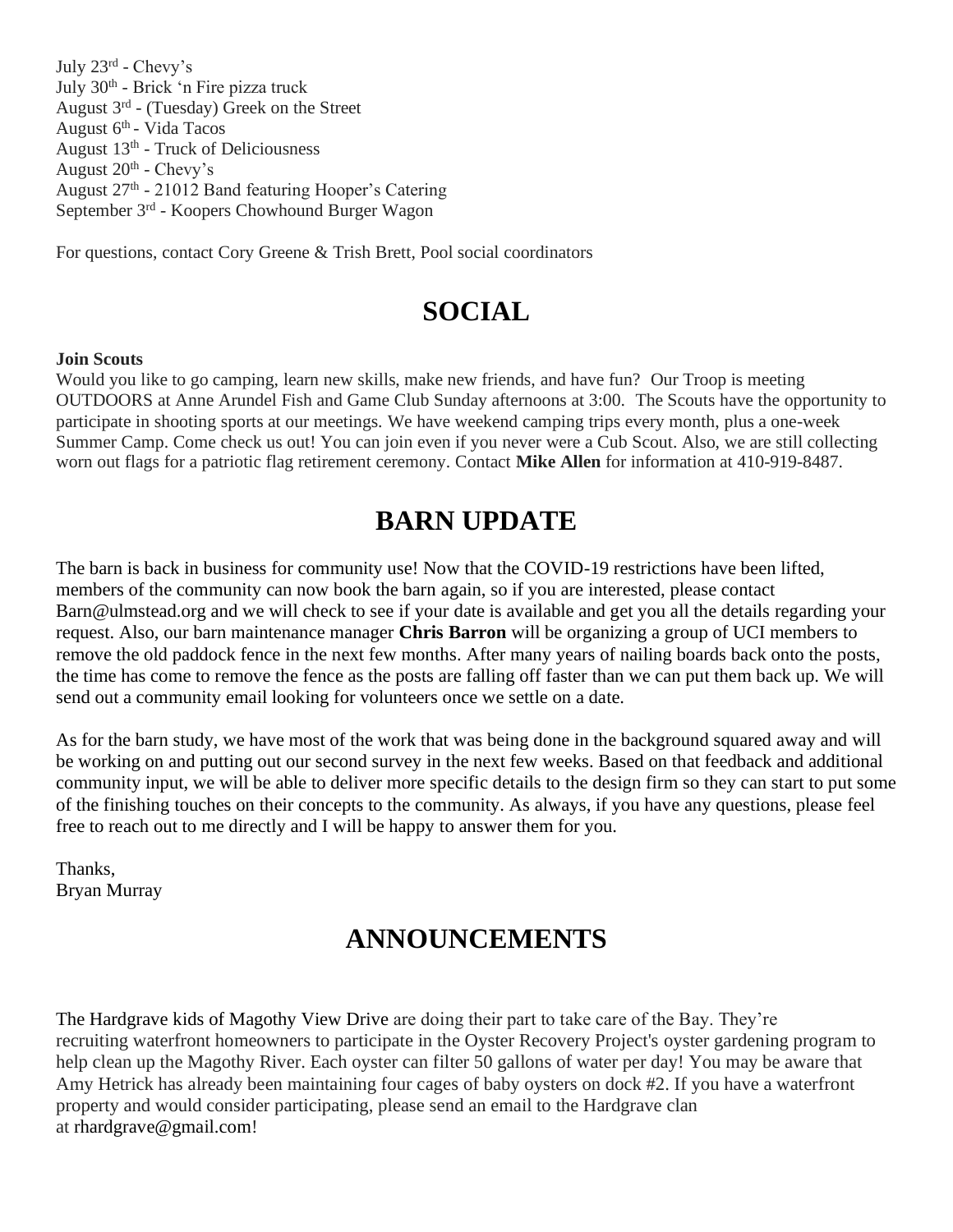## **FOR SALE**

1981 Achilles dinghy 9'5'' 1994 Zodiac dinghy7'10" 1984 Suzuki 2 H P motor circa 1975 Marblehead radio-controlled sailboat *Call David Houchin 410-757-6352*

**DEPARTMENTS & ACTIVITIES**

Lionel model trains, o/o27gage Engines, passenger, freight cars & buildings *Call Paul Houchin at 443-949-5926*

#### **UCI OFFICERS AND VOLUNTEERS**

**www.ulmstead.org**

*Please email any changes / updates to Weathervane@Ulmstead.org and Membership@Ulmstead.org. Thanks!*

UCI Board of Directors Jon Lane – President,/Nautical

Scenic Department<br>Ball Field

Adult/Family Events

July 4th Parade & Picnic

Ladies Wine & Cheese

Wings, Chili, Homebrew

 *and liaison roles* Mike Sawyer – Vice President,/Security Marina Anglim – Membership/Tennis Don Kiewitt – Beach Colin "Dino" Lynch – Pool/Scenic Bryan Murray – Barn Secretary Colin Robertson Treasurer Bert Kelly Assistant Treasurer Renee Kelly

#### **INDEPENDENT ORGANIZATIONS**

#### **ULMSTEAD SWIM CLUB**

https://sites.google.com/a/ulmstead.org/ulmstead-pool/ pool@ulmstead.org

President Mike Duvall Vice President Sharman Devaney Secretary Tracy Seybert Membership Lisa Gattie Treasurer Jenny Hardgrave<br>
Maintenance Mark Dupcak Member at Large Kerri Sodero<br>UCI Board Liaison Colin "Dino" Swim Team Liaison Suzanne Vaaler

Mark Dupcak Social Corey Green & Trish Brett Colin "Dino" Lynch

#### **SWIM TEAM**

| www.UlmsteadSwimTeam.org |                   |  |  |
|--------------------------|-------------------|--|--|
| <b>Directors</b>         | Lori Salamandra & |  |  |
|                          | Kerri Sodero      |  |  |
| Merchandise              | Marina Anglim     |  |  |
| Concessions              | Danielle Silk &   |  |  |
|                          | Gillian DuVall    |  |  |
| <b>GASL</b> League Rep   | Jerilyn Deitch    |  |  |
| Meet Manager (IT)        | Liz Norton        |  |  |
| Treasurer                | Laura Martino     |  |  |
| Team Webmaster           | Hannah Goldstein  |  |  |
| <b>Volunteers Coord</b>  | Lacey Sladky      |  |  |
| Head Coach               | Colleen Winans    |  |  |
| <b>Assistant Coaches</b> | TBD               |  |  |
| <b>Special Events</b>    | Dawn Hudson       |  |  |
|                          |                   |  |  |

#### **BOY SCOUT TROOP 835**

Scoutmaster Mike Allen

Membership Department Kathy Pruissen Bumper Stickers Lynne Andrews

Autumn Party

Children

Barn Department Chris Barron Maintenance Rob Hooper Beach & Shore Department Vin Hardick Reservations Ginny Vernick Nautical Department Bill Zichos Dock Party<br>
enartment<br>
Vacant Ball Field<br>Beautification<br>Michelle Mah Michelle Mahan Security Department Bob Ammon Tennis Department Stephanie Pagoota Maintenance Mark Overton

Social Activities Department *Vacant*<br>Senior Activities **B.** Mye B. Myers, P. Konrad

> Spring into Summer Membership Dept<br>July 4th Parade & Picnic Mike Duvall Fishing Tournament Richard Harrison<br>Ladies Wine & Cheese Gillian Duvall Fall Camp-out Rob Hooper Guy's Beer & Brats<br>
> Wings, Chili, Homebrew Chris Brett

Weekly Playgroup Anne Lynch Spring Party *Vacant*<br>
Autumn Party **Trish Brett** Christmas Kathy Vavrina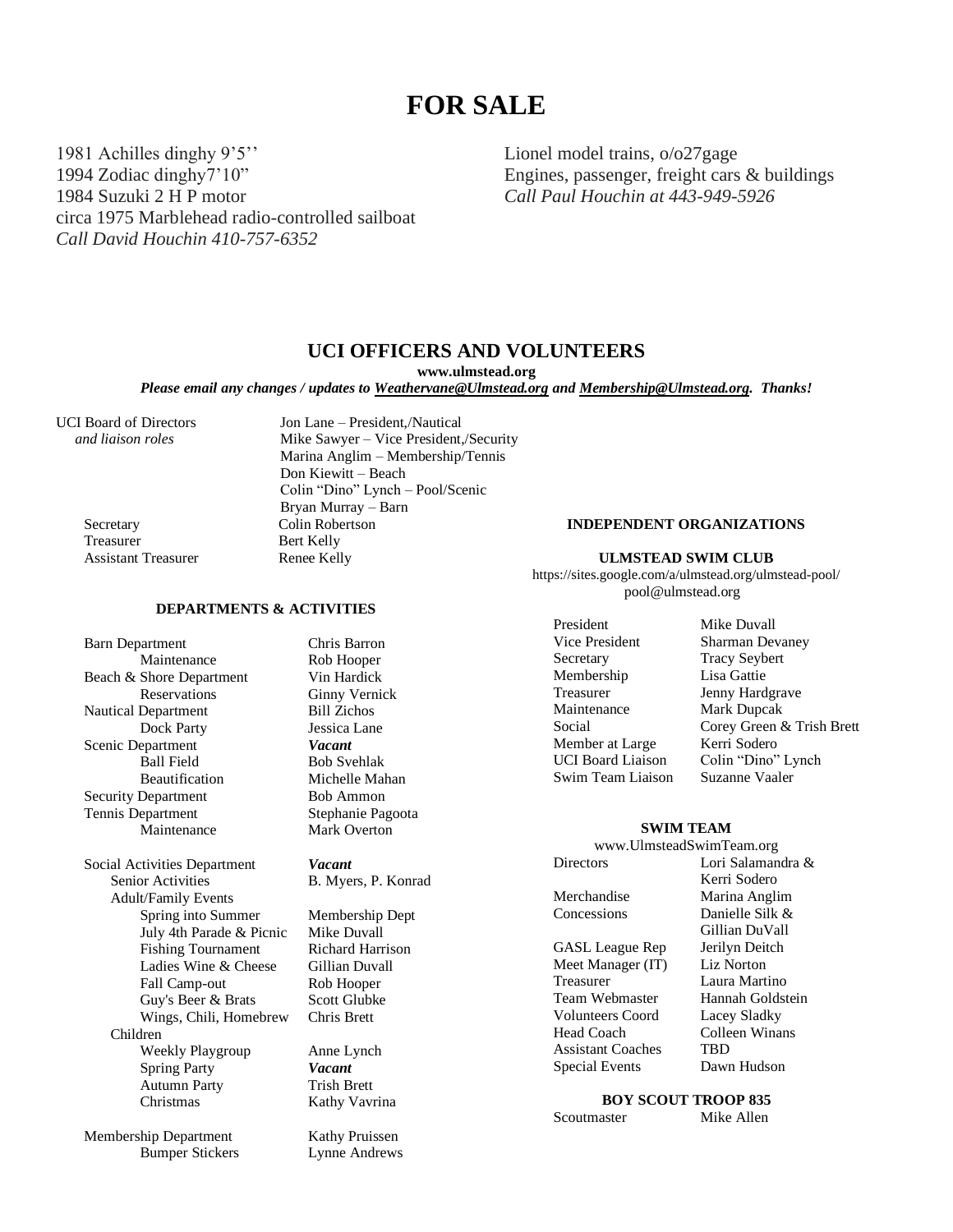Welcoming Mary Jo Powers, Ann Albrecht, Tracy Seybert Webmaster EG Gipple Community Emails Mandy Panetta Weathervane Editor Marion Ticknor<br>Weathervane Distribution Mike Allen (mar Mike Allen (manager), S. Allen, August, Blumberg/Collier, Cooley, Daly, Davis, Delany, Deller, Fierstein, Wildt, McCoun, McKees, Weiss

#### **EMAIL QUICK LINKS**

Board@ulmstead.org President@ulmstead.org Secretary@ulmstead.org Treasurer@ulmstead.org Security@ulmstead.org DockMaster@ulmstead.org Barn@ulmstead.org Social@ulmstead.org Membership@ulmstead.org News@ulmstead.org Weathervane@ulmstead.org Tennis@ulmstead.org